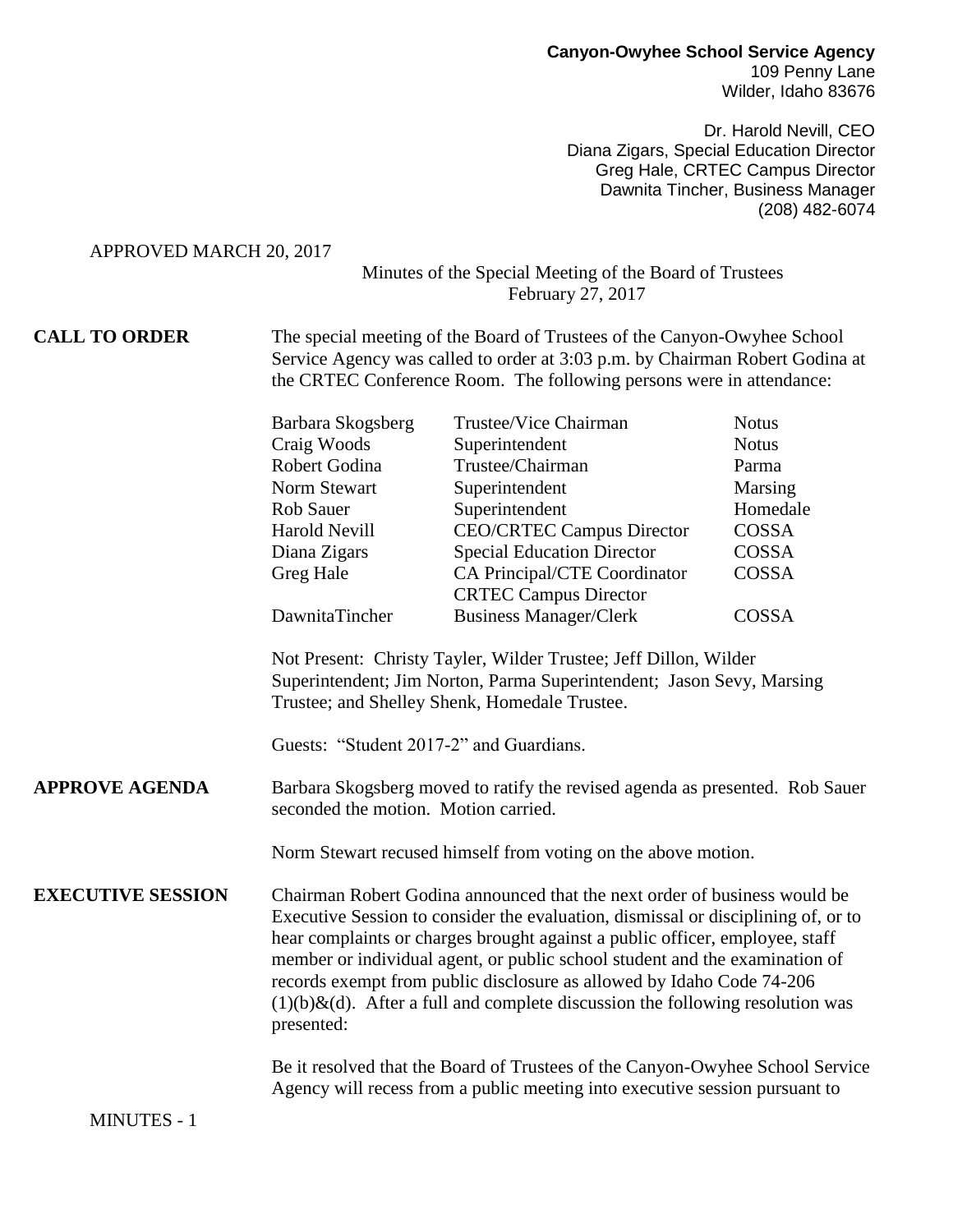|                                                | Section 74-206 Idaho Code, to consider the evaluation, dismissal or disciplining<br>of, or to hear complaints or charges brought against a public officer, employee,<br>staff member or individual agent, or public school student as allowed by Idaho<br>Code $74-206(1)(b)$ and the examination of records exempt from public<br>disclosure as allowed by Idaho Code $74-206$ (1)(d). Be it further resolved that<br>following executive session the board will reconvene in public session for the<br>purpose of conducting further business or for adjournment of the meeting. Roll<br>call vote being conducted on the above and foregoing resolution and the same<br>having been counted and found to be as follows: Wilder-Not Present, Notus-<br>Aye, Parma - Aye, Marsing- Aye, Homedale- Aye, Chairman Godina declared<br>said resolution adopted. |
|------------------------------------------------|--------------------------------------------------------------------------------------------------------------------------------------------------------------------------------------------------------------------------------------------------------------------------------------------------------------------------------------------------------------------------------------------------------------------------------------------------------------------------------------------------------------------------------------------------------------------------------------------------------------------------------------------------------------------------------------------------------------------------------------------------------------------------------------------------------------------------------------------------------------|
|                                                | The minutes of the Executive Session of COSSA: The Board of Trustees<br>having properly recessed from open session pursuant to Section 74-206 Idaho<br>Code, directly thereupon convened into an executive session at 3:06 p.m. on the<br>$27th$ day of February 2017 at the COSSA office board room, Wilder, Idaho to<br>consider personnel and student issues as authorized by Section $74-206(1)(b)$<br>&(d), Barbara Skogsberg, Craig Woods, Robert Godina, Norm Stewart, Rob<br>Sauer, Dr. Harold Nevill, Diana Zigars, Greg Hale, Dawnita Tincher, "Student<br>2017-2" and guardians were present at the Executive Session. The Board then<br>entered into discussion of the matter for which the Executive Session was held.                                                                                                                          |
|                                                | There being no further discussion concerning the subject matter of the Executive<br>Session at 3:35 p.m. Chairman Godina reconvened into open session.                                                                                                                                                                                                                                                                                                                                                                                                                                                                                                                                                                                                                                                                                                       |
| <b>EXECUTIVE SESSION</b><br>$\text{ACTION}(S)$ | Barbara Skogsberg moved to expel "Student 2017-2" from COSSA Academy<br>for one calendar year. Said student would be able to apply for reenrollment in<br>January 2018 at the beginning of the third quarter. Rob Sauer seconded the<br>motion. Motion carried                                                                                                                                                                                                                                                                                                                                                                                                                                                                                                                                                                                               |
| PERSONNEL                                      | Rob Sauer moved to ratify Special Education Director Diana Zigars acceptance<br>of resignation on February 21, 2017 from Clayton Stump, PSR as presented.<br>Barbara Skogsberg seconded the motion. Motion carried.                                                                                                                                                                                                                                                                                                                                                                                                                                                                                                                                                                                                                                          |
|                                                | Norm Stewart, Marsing Superintendent, recused himself from voting on above<br>motion.                                                                                                                                                                                                                                                                                                                                                                                                                                                                                                                                                                                                                                                                                                                                                                        |
|                                                | Rob Sauer moved to ratify Special Education Director Diana Zigars acceptance<br>of resignation on February 24, 2017 from Wendy Olin, PSR as presented.<br>Barbara Skogsberg seconded the motion. Motion carried.                                                                                                                                                                                                                                                                                                                                                                                                                                                                                                                                                                                                                                             |
|                                                | Norm Stewart, Marsing Superintendent, recused himself from voting on above<br>motion.                                                                                                                                                                                                                                                                                                                                                                                                                                                                                                                                                                                                                                                                                                                                                                        |
| <b>BOARD REQUESTS</b><br>TO ADMINISTRATION     | No further requests by the Board than those mentioned above.                                                                                                                                                                                                                                                                                                                                                                                                                                                                                                                                                                                                                                                                                                                                                                                                 |